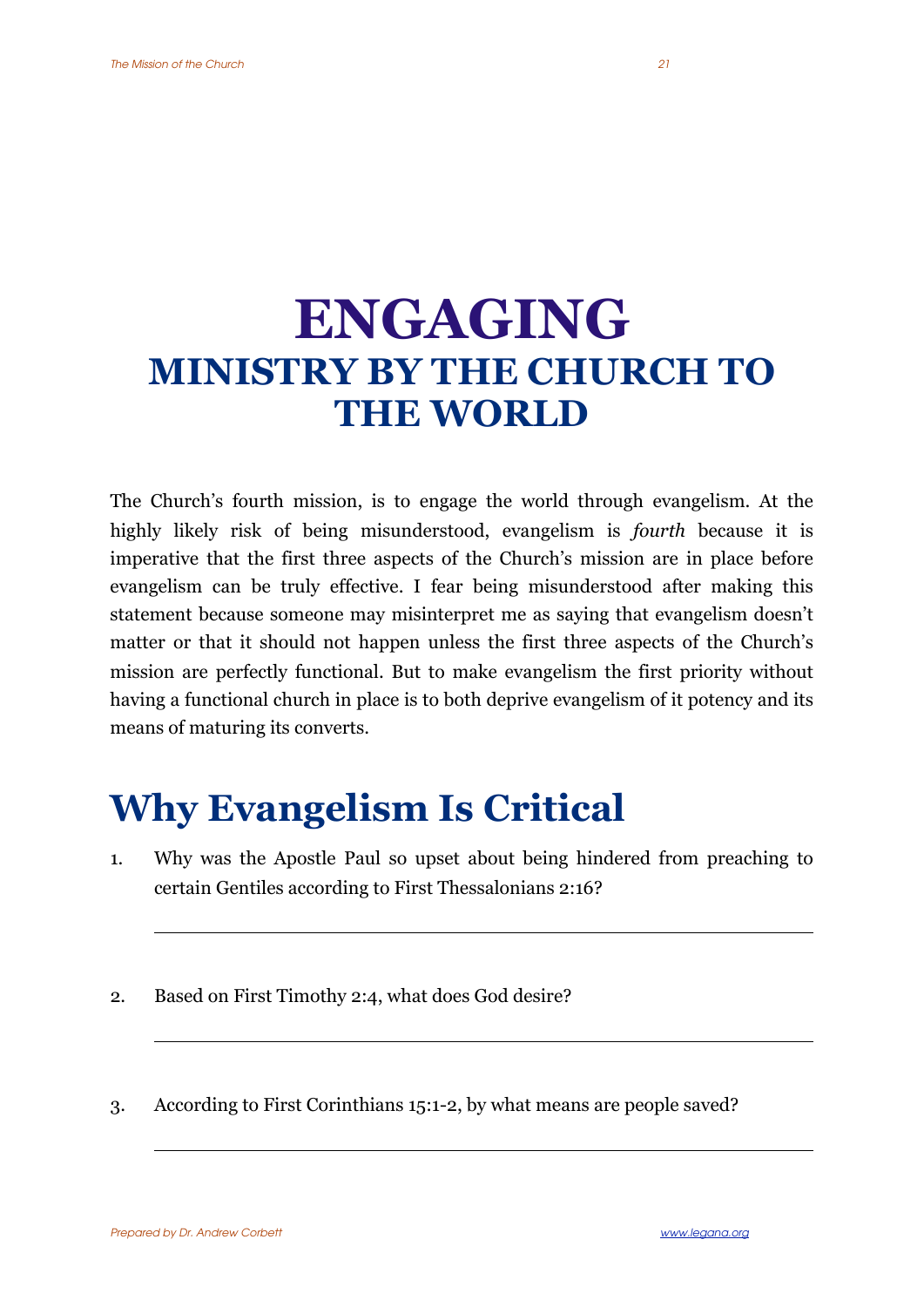4. What were the first disciples commanded to do by Christ and why? (Acts 10:42-43)

God has ordained that those who *understand* what it is be saved, are the only ones who can proclaim salvation. This is why angels can not preach the Gospel because they have not been saved (1Peter 1:12). Even when angels appeared to the unsaved throughout the New Testament, they told people to call for certain preachers so that they might hear and receive the Gospel (Acts 10:1-5).

5. What were the last instructions that Christ gave His disciples as recorded in Acts 1:8?

Christ calls His followers to be "witnesses" not to be "prosecutors". In a court of Law there is a world of difference between the prosecutor and the witness.

- 6. In ways do some Christians evangelise with the manner of a 'prosecutor'?
- 7. In what ways is the role of a witness in a courtroom similar to the role of Christian bearing witness for Christ?

It is true that the Church is called to "go" and engage with people who do not yet know Christ. But it is also true that the Church bids people to "come". It is not either/ or, but rather *and*. That is, the Church should *go* while also bidding the world to *come*.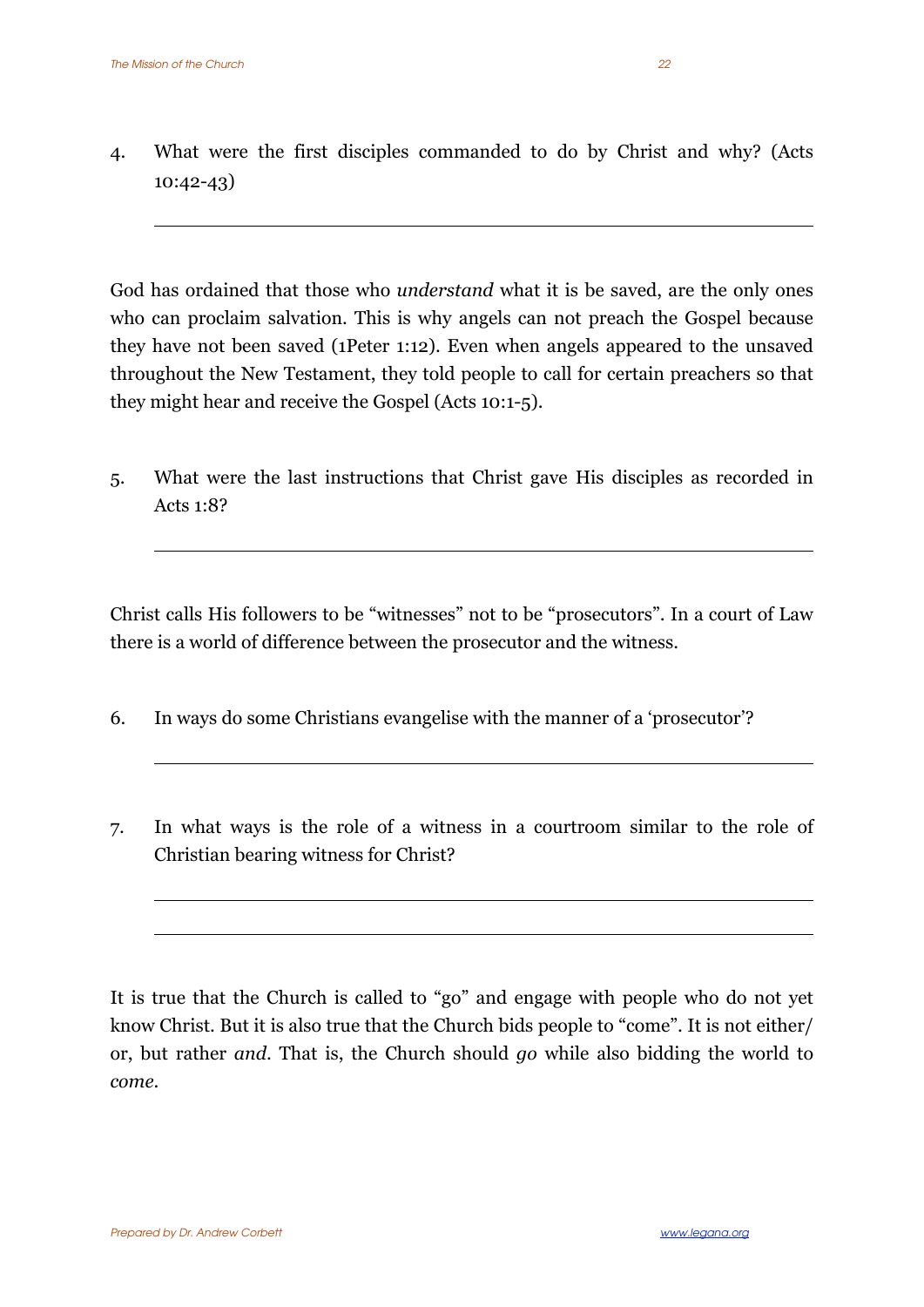## **Our Evangelism Strategy**



8. Notice the order of our engaging strategy. Why should friendship come *before* prayer?

A lot of evangelism ministries place the responsibility for effective evangelism on the follow-up of new believers. We don't. At the foundation of our strategy is the establishment of friendships with people *before* they come to Christ. When you make friends with a pre-Christian, pray for them, then seek an opportunity to invite them into the community of the Church initially through something outside of a Sunday meeting, and then eventually into a Sunday service.

9. As a witness for Christ, if you were asked why you became a Christian, how long would it take for you to answer? And how would you respond?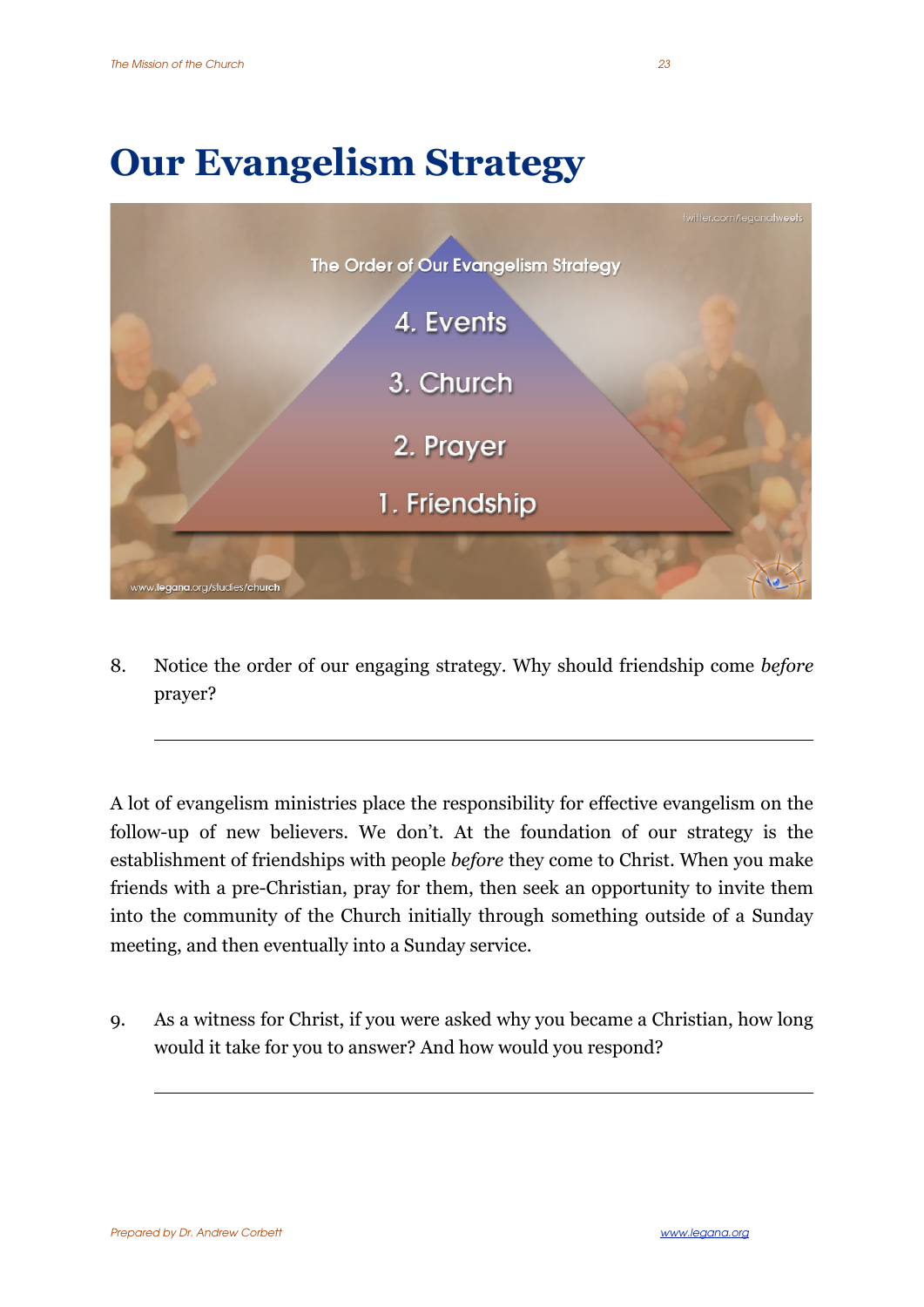## **Personal Evangelism**

Most of the statistics which come in about how people come to know Christ consistently reveals that over 80% of converts to Christianity attribute their new found faith in Christ to the witness of a friend. Yet most believers find it difficult, awkward, and uncomfortable to share with their friends about Jesus.

10. Why do you feel most Christians find it difficult to share their faith in Christ with others?

Some gifted evangelists find it easier to start conversations with people about spiritual things. For the rest of us it's another matter all together. Here's some things which I have found helpful in helping me to be a witness for Christ.

- Not every conversation has to be *the* conversion moment.
- It's best to get permission to share the Gospel (respond to a person's query).
- Every time you share, you are sowing and sometimes it takes 20 years to harvest.
- Use the appropriate 'menu item' to appeal to people's differing 'tastes'. Some people are readers. Others are watchers. Some are listeners. The same Gospel can be presented differently (videos, books, cds, websites…).
- People always show more interest in another person's story than their message (share your testimony of how you came to realise you needed a Saviour and how you received Christ as your Redeemer - it's far less confronting than 'preaching' at someone).



You might like to try this. It's the RCCR Method. 1. **Relate** - take the time to have relationship building (series of) conversations

*2.***Create** - make an opportunity to share about Christ

*3.***Convict** - if the person shows interest in the discussion about spiritual things, bring

conviction of sin to show them their need for a Saviour. If they show no interest and do not give you permission to take it further, then revert to simply relating to them.

*4.***Reveal** - once a person senses the truth of what you are saying, reveal how God through Christ wants to forgive them, save them, redeem them.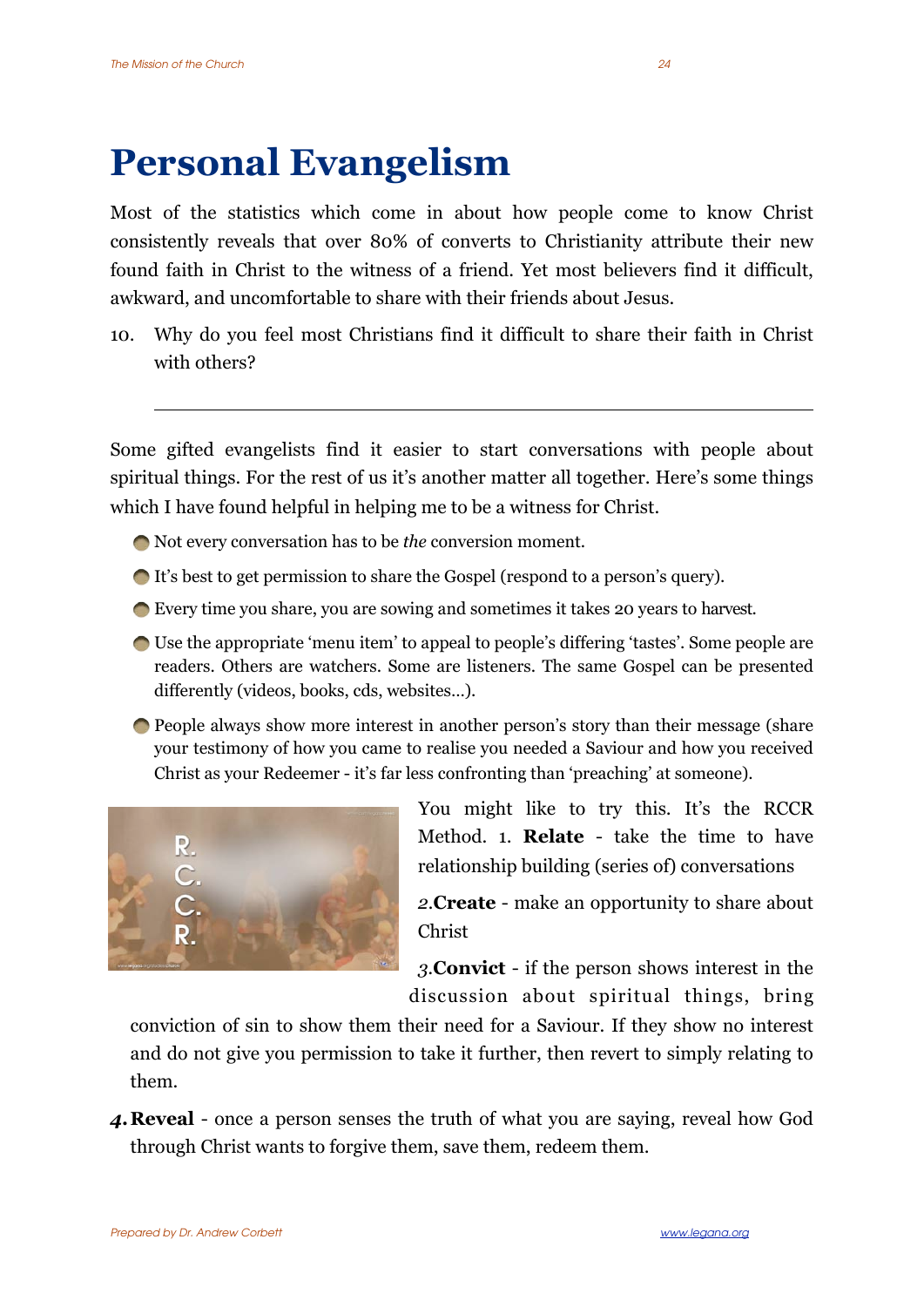11. Read Acts 26:1-29. What did Paul do well in this engagement? Was he successful in his witness for Christ?



Pictured left is William Holman Hunt's "Light of the World" which bears the text of Revelation 3:20. William Holman Hunt shows Jesus knocking at a door in an overgrown orchard at night. Christ is holding a lit lantern. But this glowing lantern seems unnecessary because of the brilliant moonlight which enables the viewer to clearly make out the scene. F.W. Boreham was in London in 1924 and visited Mr Hunt's famous painting at St. Paul's Cathedral. He understood that the artist meant to show that there was no door-handle on the outside of the door. He understood that the overgrown vegetation over the door meant to show that the inhabitants rarely ventured outside. But the lantern? There was no need for it.

Yet Boreham knew that Mr Hunt wasted nothing in his allegorical art. He remarked to his wife that this was a mystery to him. A kindly older gentlemen standing just behind Dr. Boreham interrupted with an apology for eaves-dropping. He excused himself by pointing out that he was no further away than Mr Boreham's elbow when